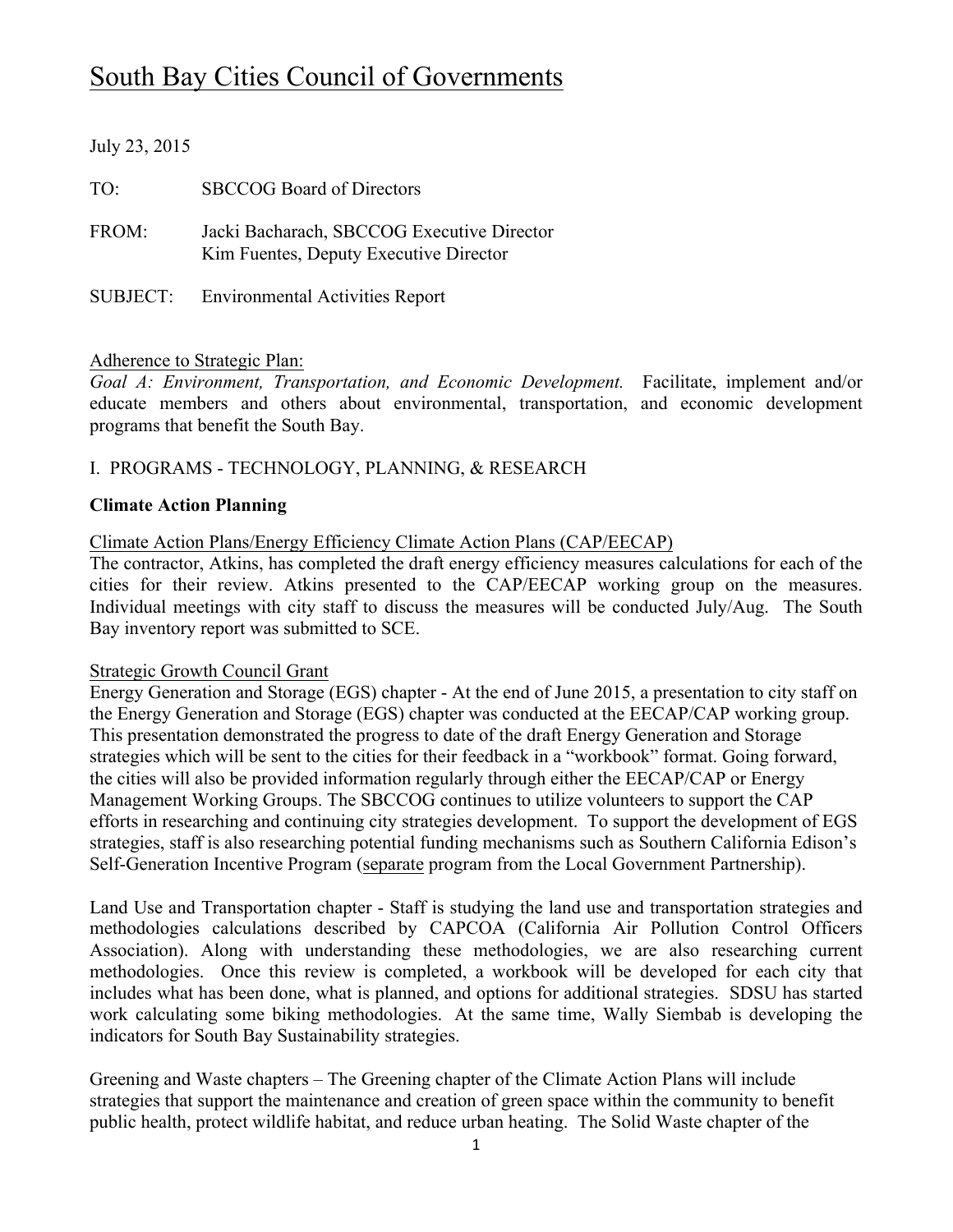Climate Action Plans will include strategies that divert and reduce the amount of waste produced by the cities. All strategies aim to reduce the cities' greenhouse gas emissions. These strategies were presented at the CAP/EECAP working group meeting on June 24, 2015. The list of strategies will be sent out for the cities to review.

# **Energy Efficiency**

# Energy Leader Partnership

Below is a summary of anticipated ELP progress for cities that currently have projects in the pipeline:

| <b>City</b>   | <b>Current</b>    | kWh Savings | Anticipated       | Anticipated         |  |  |  |
|---------------|-------------------|-------------|-------------------|---------------------|--|--|--|
|               | <b>Tier Level</b> | in Project  | <b>Tier Level</b> | <b>Timeframe</b>    |  |  |  |
|               |                   | Pipeline    |                   |                     |  |  |  |
| Carson        | Silver            | 1,094,144   | Platinum          | Q1 2016             |  |  |  |
| Gardena       | Valued            | 219,909     | Silver            | Q4 2015             |  |  |  |
| Hawthorne     | Gold              | 208,872     | Platinum          | Q1 2016             |  |  |  |
| Hermosa Beach | Silver            | 367,088     | Platinum          | Q4 2015             |  |  |  |
| Inglewood     | Gold              | 1,452,029   | Platinum          | Q3 2016             |  |  |  |
| Rancho Palos  | Gold              | 38,269      | Gold              | <b>TBD</b>          |  |  |  |
| Verdes        |                   |             |                   |                     |  |  |  |
| Redondo Beach | Silver            | 120,916     | Gold              | $2016$ , quarter    |  |  |  |
|               |                   |             |                   | <b>TBD</b>          |  |  |  |
| Torrance      | Silver            | 570,779     | Gold              | O <sub>4</sub> 2015 |  |  |  |

Totaling over 4 million kWh in the pipeline

Reminder - Effective now for new applications **submitted April 1st or after**, the enhanced tier level incentives for Value, Silver, Gold and Platinum levels are 50% higher! **The new Energy Leader Partnership incentive levels (per kWh saved) are; Valued = \$0.045, Silver = \$0.09, Gold = \$0.135, Platinum = \$0.18.**

Southern California Gas Company (SCG) The SBCCOG has achieved 2,313 in therm savings – 23% of 2015 therm goal.

Pending projects:

- Marymount California University solar thermal heating planned therm savings
- Torrance USD boilers planned therm savings

# **HERO**

The spreadsheet below covers the activity from each jurisdictions' launch date through May 31, 2015. **Program Activity through May 31, 2015**

|                              |                    |                    |                                            |                     |   |                        |                 |   |                      |                | <b>Type of Products</b> |              |                    |                   |                   |                       |
|------------------------------|--------------------|--------------------|--------------------------------------------|---------------------|---|------------------------|-----------------|---|----------------------|----------------|-------------------------|--------------|--------------------|-------------------|-------------------|-----------------------|
|                              |                    | <b>Eligible</b>    | <b>Total</b>                               |                     |   |                        |                 |   |                      |                |                         |              |                    |                   |                   |                       |
|                              |                    | <b>Housing</b>     | <b>Applications</b>                        | <b>Applications</b> |   |                        | <b>Funded</b>   |   |                      | Jobs           |                         |              |                    | Solar kW          | <b>Annual kWh</b> | <b>Annual CO2</b>     |
| Member                       | <b>Launch Date</b> | Units <sup>*</sup> | <b>Received</b>                            | <b>Approved</b>     |   | <b>Approved Amount</b> | <b>Projects</b> |   | <b>Funded Amount</b> | Created***     | <b>Energy</b>           | Water        | Renewable          | <b>Installed</b>  | Saved             | <b>Reduced (Tons)</b> |
| Carson                       | 5/23/14            | 23,852             | 400                                        | 229                 |   | 13,371,095             | 113             |   | 2.537.150            | 25             | 142                     | $\mathbf{R}$ | 24                 | 113               | 628,021           | 162                   |
| <b>El Segundo</b>            | 5/23/14            | 4.312              | 11                                         | $\mathbf{z}$        |   | 1,319,220              | 3               |   | 69.352               | $\mathbf{1}$   |                         | n.           |                    | $\mathbf{\hat{}}$ | 19,885            | 5                     |
| Gardena                      | 5/23/14            | 14.921             | 166                                        | 104                 |   | 5,644,439              | 48              |   | 975.416              | 10             | 68                      | 0            | <sup>2</sup>       | 14                | 184.079           | 45                    |
| Hawthorne                    | 5/23/14            | 14.245             | 110                                        | 75                  |   | 4.708.132              | 37              |   | 773.741              | 8              | 57                      | $\Omega$     | $\mathbf{\hat{z}}$ | 8                 | 183.466           | 44                    |
| Hermosa Beach                | 5/23/14            | 7.734              | 15                                         | 10                  |   | 2.253.307              | 3               |   | 46.870               | $\Omega$       | $\mathbf{R}$            | o            |                    | 4                 | 25,290            | 6                     |
| Inglewood                    | 5/23/14            | 22.779             | 283                                        | 189                 |   | 10.744.705             | 99              |   | 2.476.393            | 25             | 157                     | R            | 8                  | 34                | 405,591           | 102                   |
| Lawndale                     | 5/23/14            | 7.879              | 29                                         | 21                  |   | 1.127.458              | 11              |   | 197.625              | $\overline{2}$ | 14                      | o            |                    | 11                | 32,432            | 10                    |
| Lomita                       | 5/23/14            | 6.028              | 23                                         | 20                  |   | 1,754,121              | 9               |   | 225,356              | h              | 14                      | o            |                    | 12                | 69.094            | 18                    |
| Manhattan Beach              |                    | 13.945             | Has not adopted Resolution of Particiation |                     |   |                        |                 |   |                      |                |                         |              |                    |                   |                   |                       |
| Palos Verdes Estates         |                    | 4,999              | Has not adopted Resolution of Particiation |                     |   |                        |                 |   |                      |                |                         |              |                    |                   |                   |                       |
| Rancho Palos Verdes          | 5/23/14            | 13,868             | 56                                         | 45                  | Ŝ | 7.246.941              | 14              |   | 336,708              | $\mathbf{3}$   | 22                      | o            |                    | q                 | 98,509            | 24                    |
| Redondo Beach                | 3/24/15            | 21.253             | 9                                          | 8                   |   | 976,488                |                 |   | 21,571               | $\Omega$       | 1.00                    | 0.00         | 0.00               | 0.00              | 1.846             | $\mathbf 0$           |
| <b>Rolling Hills</b>         | 5/23/14            | 718                | $\overline{2}$                             | $\overline{z}$      |   | 631,678                | -1              |   | 67.163               |                |                         | 0            | $\Omega$           | $\Omega$          | 498               | $\Omega$              |
| <b>Rolling Hills Estates</b> | 5/23/14            | 3.064              | 9                                          | ÷                   |   | 1,160,598              | 3               |   | 85.472               |                |                         | 0            | $\Omega$           | $\Omega$          | 6.870             | $\overline{z}$        |
| Torrance                     | 5/23/14            | 39,118             | 179                                        | 135                 |   | 12,897,763             | 71              |   | 1,563,842            | 16             | 94                      | 3            | 15                 | 79                | 383.081           | 102                   |
| <b>Total</b>                 |                    | 198,715            | 1292                                       | 852                 | ŝ | 63,835,945             | 413             | s | 9,376,659            | 94             | 579                     | 21           | 59                 | 286               | 2,038,662         | 520                   |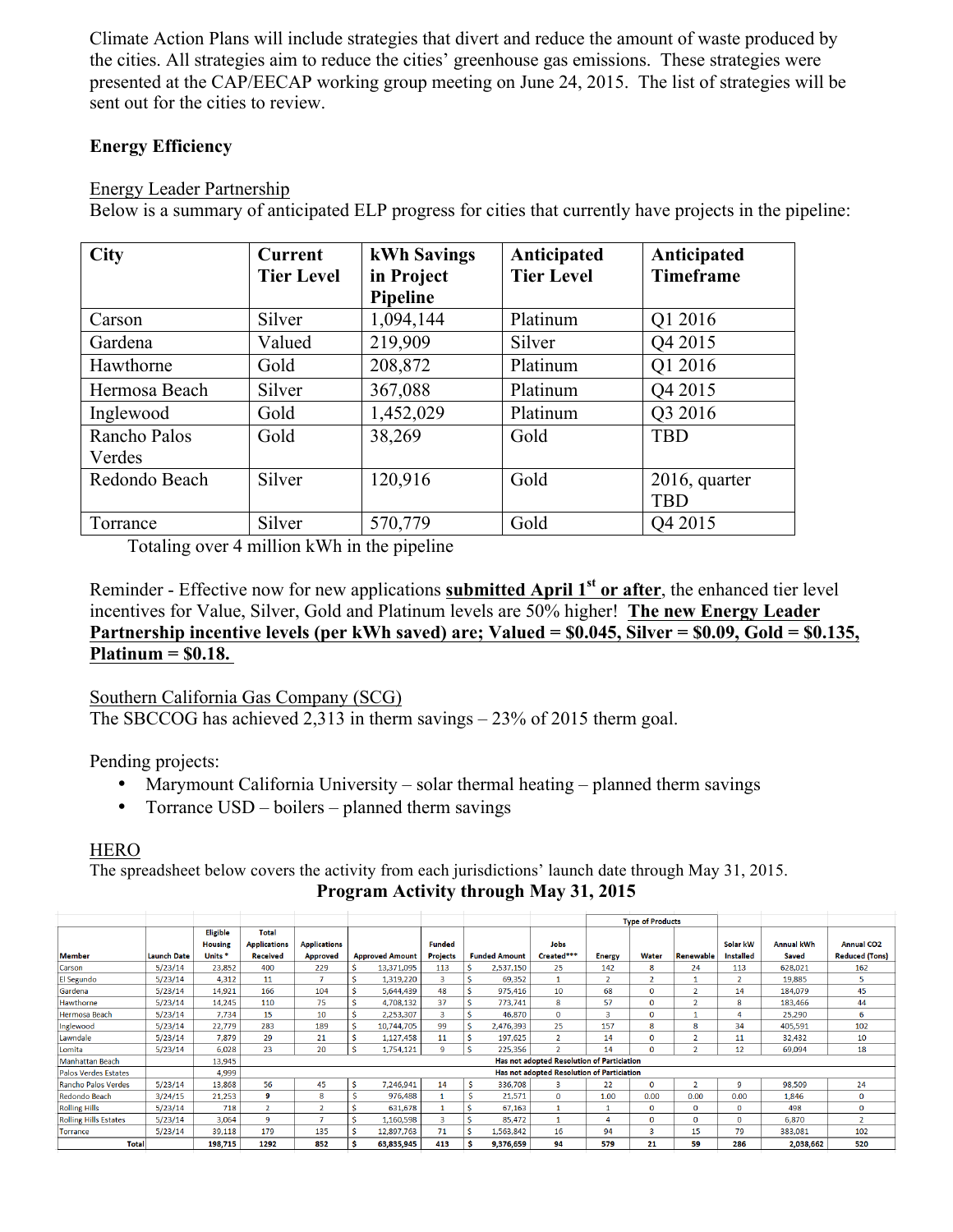\* Eligible housing units based off Total Single Family Homes minus 5 units or more from the Department of Finance City/County Population and Housing Estimates, 1/1/2013.

\*\*\* 1 job for every \$100,000 invested.

NOTE: Manhattan Beach and Palos Verdes Estates will be part of the HERO program as soon as LA County is certified to participate.

#### Energy Upgrade California Community Outreach Ambassador

Contract goals: 6 outreach events and 6 presentations to be completed by January 1 - December 31, 2015

Status of goals: 3 outreach completed; 6 presentations completed – Goal Met

The Environmental Charter High School (ECHS) Green Ambassador Students have been an important part of the Energy Upgrade California Community Outreach Ambassador program. ECHS has contract goals as well: 3 outreach events and 3 presentations

Status of ECHS goals: 3 outreach events completed [events completed in March (1), April (1), May(1)]; 3 presentations completed [presentations given in March (1) and May(2)] – Goal Met

Home Upgrade (The Energy Network) *Contract period is May 1, 2015 through October 31, 2015* Contract goals: exhibit at 8-10 community events and provide 2-4 workshops/presentations.

Status of goals: 6 outreach events completed; 0 presentations completed (4 additional events have been identified; 4 presentations have been scheduled; 2 in July and 2 in October)

#### Green Building Challenge

Implementation of the Green Building Challenge (GBC) is on schedule with the Challenge kick-off and a launch/press event planned for September. The goal of the program is to use an online platform to encourage sustainable activities in the business community, engaging commercial office buildings in the South Bay. Participants will be recognized for their progress and achievements in the Challenge, which will run from September 2015 to August 2016.

The program activities and marketing materials are being developed, with guidance from Green Per Square Foot, our contract partners, and other successful Challenge programs. Several data sources are being combined to generate a list of potential program participants. Other priorities include the addition of new partners in the areas of energy financing, water, waste hauling, and office product supply.

#### **Water Conservation**

West Basin Municipal Water District Programs (West Basin) *Contract year is Sept. 1 through Aug. 31*

#### Water Reliability (WR) 2020

Contract goal: 427 WR 2020 support cards to be collected by August 31, 2015.

Status of goals: 462 cards collected as of June 24, 2015. Goal met. The Cash for Kitchens outreach contributed to this goal during the month of June bringing in 7 support cards for a total of 51 collected to date.

Contract goal: Up to 40 WR 2020 presentations to be scheduled.

Status of goals: 18 have been scheduled as of June 24, 2015. (Note: this goal is dependent upon West Basin's availability.)

SBCCOG staff continues to contact Commission/Committee staff liaisons via email to schedule presentations. In June, SBCCOG staff concentrated on HOAs. We sent a letter to all of the Rolling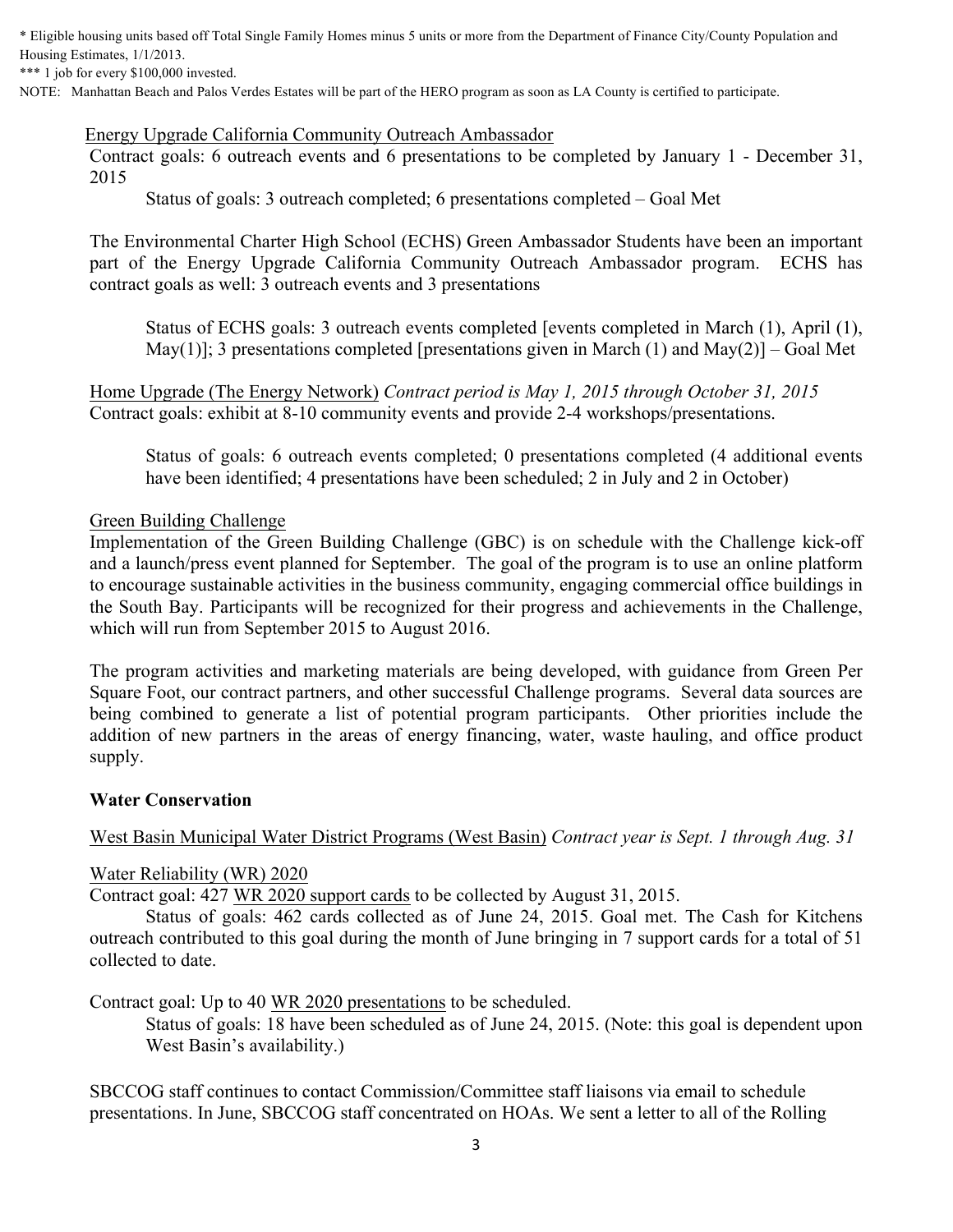Hills Estates HOAs in June; the letter resulted in 2 presentations (6/11 and 6/17). We were also invited to present to the Council of HOAs in Rancho Palos Verdes (6/17), and we worked with 2 HOAs in PVE to put on a drought forum (6/22). Cal Water Services Co. was also invited to participate on 6/17 and 6/22.

Contract goal: Up to 24 tabletop WR2020 business briefings to be scheduled. Status of goals: 13/24

Five meetings took place in June. Two additional meetings are in the process of being scheduled.

Based on the success of the joint Malaga Cove and Lunada Bay HOAs drought forum on June 22nd, the City of Palos Verdes Estates and the SBCCOG will be organizing a second drought forum for its residents. A total of 90 people RSVP'd for the June 22nd forum; 85 people were in attendance. The presidents of both HOAs provided introductions, there was an overview of the SBCCOG (as well as acknowledgement and thanks to the SBCCOG for initiating the idea of a water/drought forum). West Basin Director Harold Williams spoke, as did Ron Wildermuth (West Basin), Susan Cordone (Cal Water Services), and Sheri Repp-Loadsman (City of PVE). The audience had an opportunity to have their questions addressed by the panel. Joining the panel was Dana Rasmusson (Cal Water Services) and Marlene Breene, PVE resident and landscape designer. The forum was videotaped.

Lunch & Learn educational workshops

Contract goal: complete 2 educational workshops by August 31, 2015 Status of goals: 1 has been completed.

We are working with West Basin to schedule a lunch & learn workshop on greywater. A greywater workshop for city staff was held on June  $25<sup>th</sup>$  at West Basin office in Carson.

Cash for Kitchens

Contract goals: 40 kitchen audits to be completed by Aug 31, 2015. Status as of June 30, 2015: 34 audits completed.

Contract goals: 50 follow-up visits at 50 previously audited sites. Status as of June 30, 2015: 50 follow-up visits completed – Goal Met

Activities for June included contacting the following businesses: Marmalade Café (El Segundo), Time Warner (El Segundo), The Counter (El Segundo), Steve's Char Burger (Torrance), Mama Says Restaurant (Torrance), Islands (Torrance), Veggie Grill (Torrance), Daphne's California Greek (Torrance), Lee's Kitchen (Torrance), Blaze Pizza (Torrance), Little Sheep Mongolian Hot Pot (Torrance), Sushi Boy (Torrance), L'Amande Bakery (Torrance), Fish Bonz Grill (Torrance), Black Bear Dinner (Torrance), Omaha Steaks (Torrance), Daily Donut House (Torrance), Nice Café (Torrance), Romano's Macaroni Grill (Torrance), Tony Roma's (Carson), El Burro (Carson), and Trump National Golf Club (Rancho Palos Verdes).

Contract goals: 2 training sessions to be completed by August 31, 2015.

Status as of June 30, 2015: 1 training sessions completed. (First training completed on June 26 at the Trump National Golf Club, Rancho Palos Verdes).

Inglewood Unified School District staff has expressed interest in scheduling a Cash for Kitchens training and SBCCOG staff is working with them to secure a date in July 2015.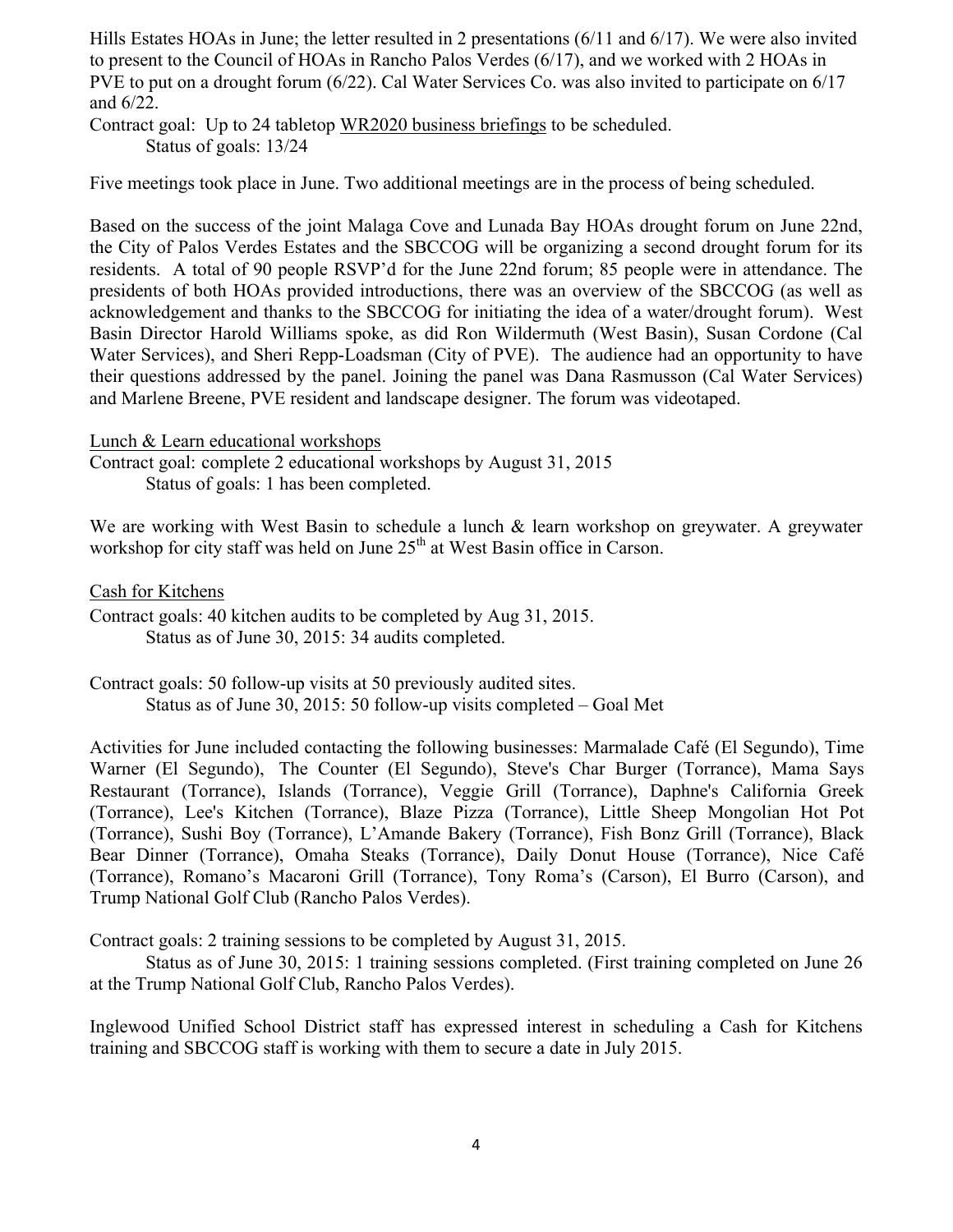#### Rain Barrel

During the month of June, 98 individuals were recorded as indicating interest in the Rain Barrel Giveaway.

The City of Torrance held a Rain Barrel giveaway, where 466 Rain barrels were given away.

#### Car Wash

Contract goal: "Re-sign" for next year the 7 car wash companies that are participating in the program. Status of goal: 6 of the 7 current car wash companies have renewed - Dominguez Car Wash (Carson), Crenshaw Imperial Car Wash (Inglewood), Lennox Car Wash (Lennox), Carson Car Wash (Carson), Gardena Car Wash (Gardena) and Bellagio Car Wash (Lawndale).

SBCCOG staff re-visited the following Car Wash business in June to promote the program: Gardena Car Wash (Gardena) and Bellagio Car Wash (Lawndale).

Contract goal: strive to enroll 2-3 new car wash companies by August 31, 2015.

Status of goal: 2 new car wash companies have signed up - Go Eco Express (Lawndale) and Green Forest Car Wash (Hawthorne).

#### MWD Caucus Meeting

The June meeting focused on the new MWD conservation campaign. Susan Sims, External Affairs Group Manager, presented MWD's 2015 Water Awareness and Conservation Advertising Campaign. The campaign is set to launch in a few weeks. There have been some changes to the turf removal program. Residential customers can receive \$2 per square foot for up to 3,000 square feet for a maximum of \$6,000. If a resident has already participated in the program previously, as long as the cap of \$6,000 hasn't been reached, they are eligible to apply to have additional turf removed. About 90% of residential rebate requests are for less than 3,000 square feet. Public agencies are eligible for an incentive of \$2 per square foot for the first 3,000 square feet and \$1 per square foot of turf removed above that, up to a total annual limit of \$50,000 per property. Commercial and other non-residential applicants are eligible for a turf removal incentive of \$1 per square foot up to a total annual limit of \$25,000 per property. About 85% of commercial applications are for 25,000 square feet or less.

#### Sanitation Districts

Contract goal: Schedule 5 Sanitation Districts-related presentations to be completed by December 31, 2015.

Status: 5 presentations have been scheduled; 4 presentations have been given**.** 

# **Transportation**

#### Vanpool Program

Contract goal: 72 outreach events; 18 information/formation meetings to be completed by February 15, 2016.

Status of Goals: 64 outreach events; 15 information/formation meetings

SBCCOG staff distributed Van Pool information at 9 community outreach events in June. An initial Van Pool formation meeting took place with the Divco West Property Management Group in El Segundo. Additional follow-up took place with both the City of Carson's Transportation Services Division as well as Harbor-UCLA's Employee Transportation Department. SBCCOG staff in cooperation with Metro staff continues to explore creative ways to facilitate Van Pool formation at these employer locations as well as with the City of Inglewood. SBCCOG staff has also begun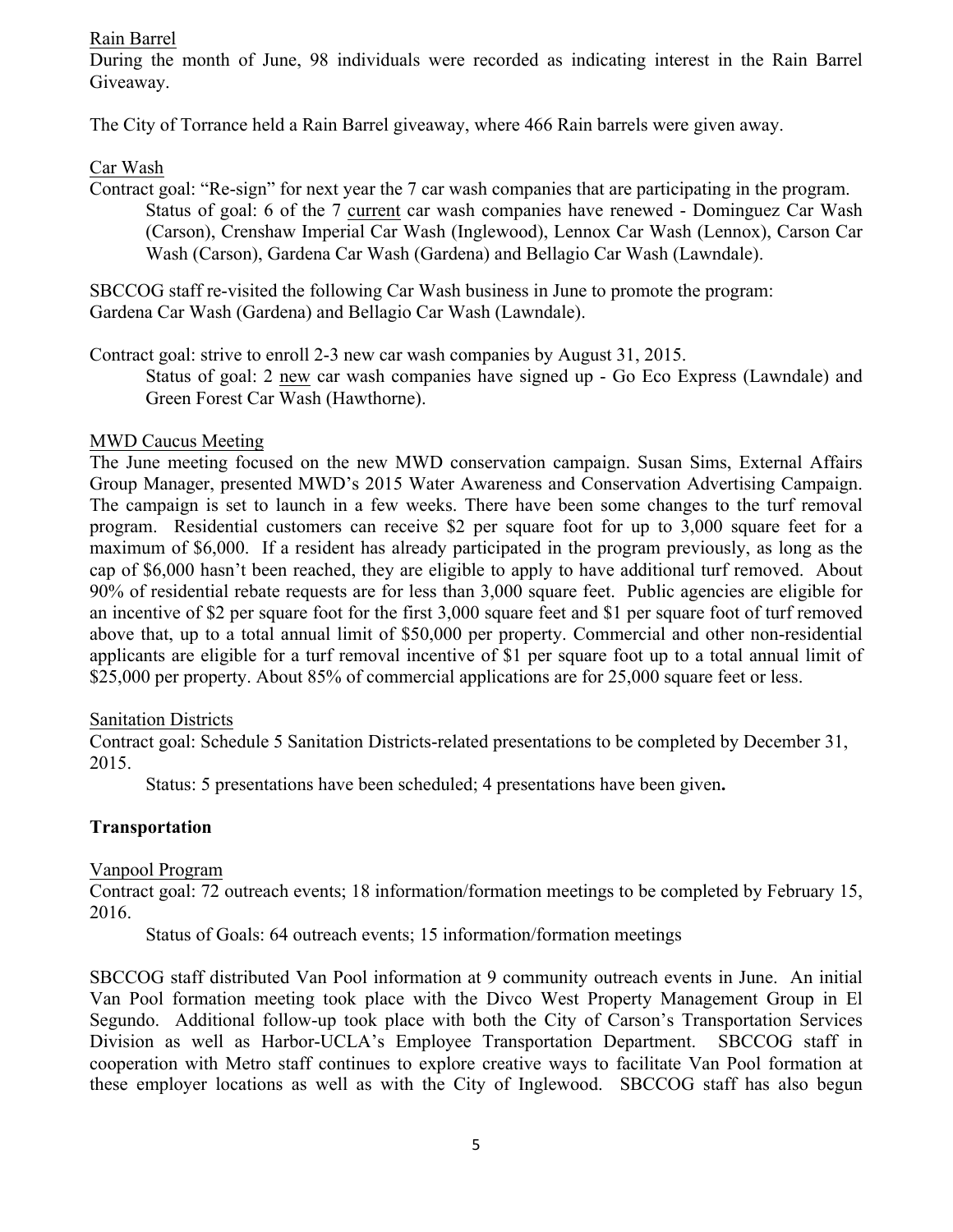discussion to assist Metro staff with Van Pool formation outreach to employees of Los Angeles County facilities located in the South Bay area.

Metro Express Lanes (MEL)

Contract goal: 30 outreach events; 2 MEL-focused presentations by June 30, 2015 Status of goals: Status: 42 community events; 2/2 presentations

The MEL marketing Team participated in the Harbor-UCLA RideShare event; SBCCOG participated and distributed MEL materials at 9 South Bay community events in June. (Note: the MEL – focused presentation goal is dependent upon Metro's MEL marketing Team's availability. SBCCOG staff has been advised that the MEL support Team has targeted areas outside of the South Bay for marketing and will not be able to provide resources towards this goal; SBCCOG will continue to invite MEL to events as they are scheduled.

# Virtual TDM (Transportation Demand Management) Pilot Program

SBCCOG staff is working with Metro staff to clarify and add more detail to the scope of work. This project is a 2 year pilot to market the Ride Amigos TDM platform to employers, event locations, and individuals in the South Bay. The platform provides information about travel choices such as bicycling, walking, public transit, carpooling, and vanpooling. In addition, the platform will be used to increase the number of registrants in the Metro regional rideshare data base. The Metro Board will approve negotiating an agreement with the SBCCOG at their July 2015 meeting.

# II. MARKETING, OUTREACH, & IMPLEMENTATION

# Outreach Events

SBCCOG/SBESC had a presence at the following events:

- Calendar year-to-date through July 2015:
	- o **42** community events
	- o **6** Employee events
	- o **6** Business or business card events
	- o **26** Presentations/workshops

# **Media**

Earned Media Received in May 2015 "Energy Upgrade CA" – June 2 "Evelyn Wendel" – June 2 "Inglewood Chamber" – June 3 "LARC" – June 3 "West Basin MWD and SCE" – June 13 "Hermosa Beach Fire" – June 15 "Gardena Economic Dev" – June 17

Social Media As of June 24, 2015 social media following is as follows: Facebook: 384 likes, 507 impressions LinkedIn: 70 followers, 479 impressions Twitter: 323 followers, 3,698 impressions *(Impressions are the number of times the posts were viewed)*